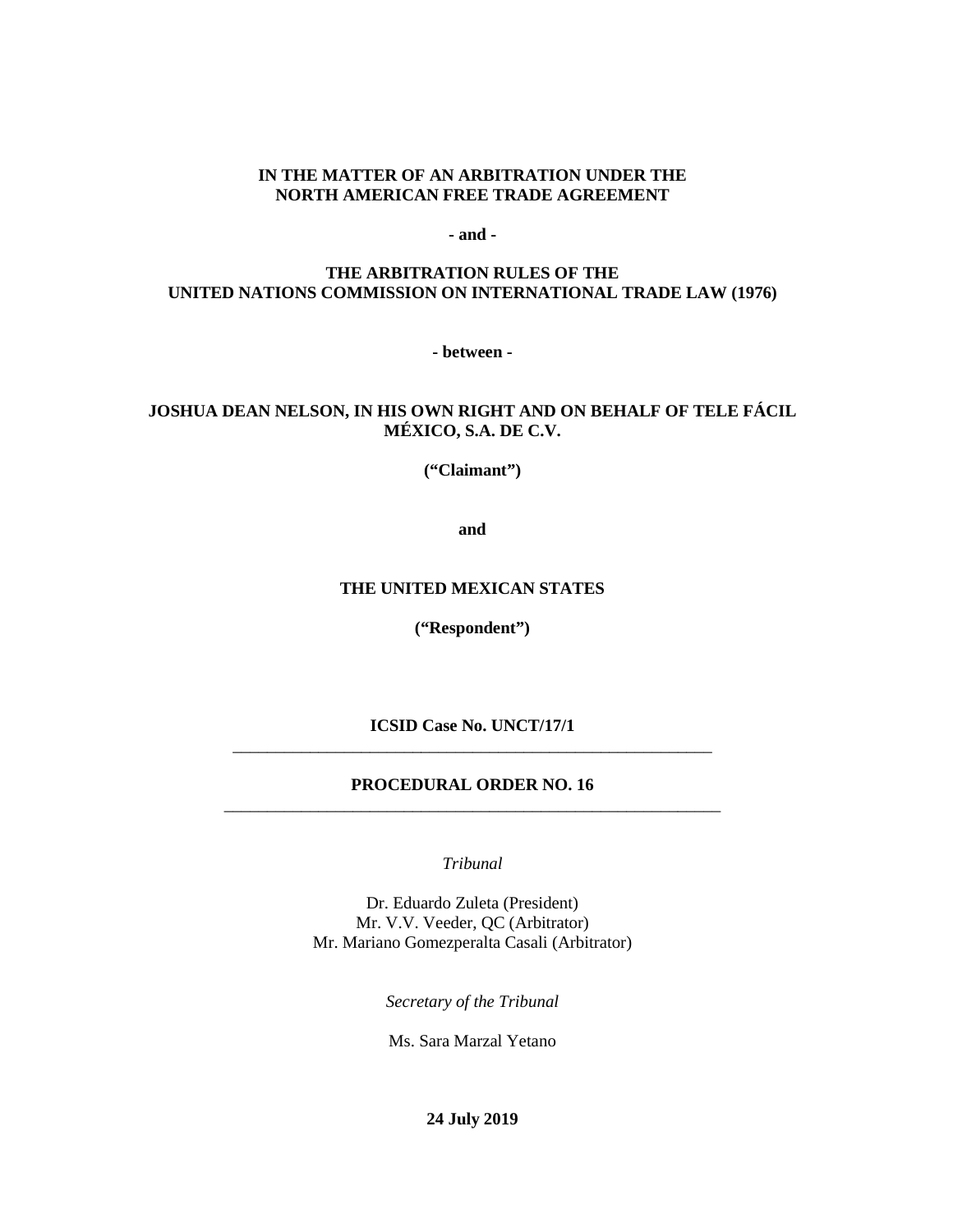# **I. Procedural history**

- 1. On 9 July 2019 the Tribunal issued Procedural Order 15 which, *inter alia*, provided that (a) if Claimant intended to present arguments and evidence on Mr. Blanco's bankruptcy not in the evidential record at the time of issuance of Procedural Order No. 14, the Parties had to confer and agree on a new procedural calendar by 22 July 2019; and (b) if Claimant did not intend to submit arguments and evidence on Mr. Blanco's bankruptcy, the procedural calendar determined by the Tribunal in Procedural Order No. 14 would be maintained.
- 2. On 15 July 2019 Claimant informed the Tribunal and Respondent about its intention "to submit arguments and evidence on Mr. Blanco's bankruptcy not in the evidential record at the time of issuance of Procedural Order No. 14"
- 3. On 16 July 2019 Claimant reported areas of agreement and disagreement between the Parties and requested the Tribunal's intervention to resolve the disagreements. As reported by Claimant, the parties disagreed on the following:
	- a. The permissible scope of Claimant's submission of 15 August 2019 and the scope of evidence on which Claimant may rely in response to Respondent's arguments regarding the share transfer and *de facto* control issues;
	- b. The appropriate timeline for submission of the Parties' respective submissions.
- 4. On 19 July 2019 Respondent submitted its comments on Claimant's report of 16 July 2019.

# **II. Considerations of the Tribunal**

- 5. From the Parties' submissions, the Tribunal understands that the Parties basically agree that:
	- a. Claimant may be allowed to present new evidence with respect to the bankruptcy order dated 29 May 2019, issued by the Judge for the United States Bankruptcy Court for the Southern District of Florida and related to Mr. Blanco ("Bankruptcy Order"). Therefore, with respect to the Bankruptcy Order Claimant may present documents related thereto that are not in the record of this arbitration and that have not been previously produced in this arbitration, together with expert reports and any legal authority related to the Bankruptcy Order.
	- b. With respect to the alleged *de facto* control by Mr. Nelson ("De Facto Control") and the alleged transfer of shares from Mr. Sacasa and Mr. Blanco to Mr. Nelson, ("Share Transfer") the Parties agree that Claimant's submission of 15 August 2019 may address these two issues and may introduce as evidence documents previously produced in this arbitration but not yet in the record, as well as expert reports based on the evidentiary record existing at the time Procedural Order No. 14 was issued.
	- c. The Parties also agree that after the 15 August 2019 submission by Claimant, Respondent will have the right to amend its jurisdictional objection to address the Bankruptcy Order, the De Facto Control and the Share Transfer issues and that thereafter Claimant will have the right to respond to the amended jurisdictional objection.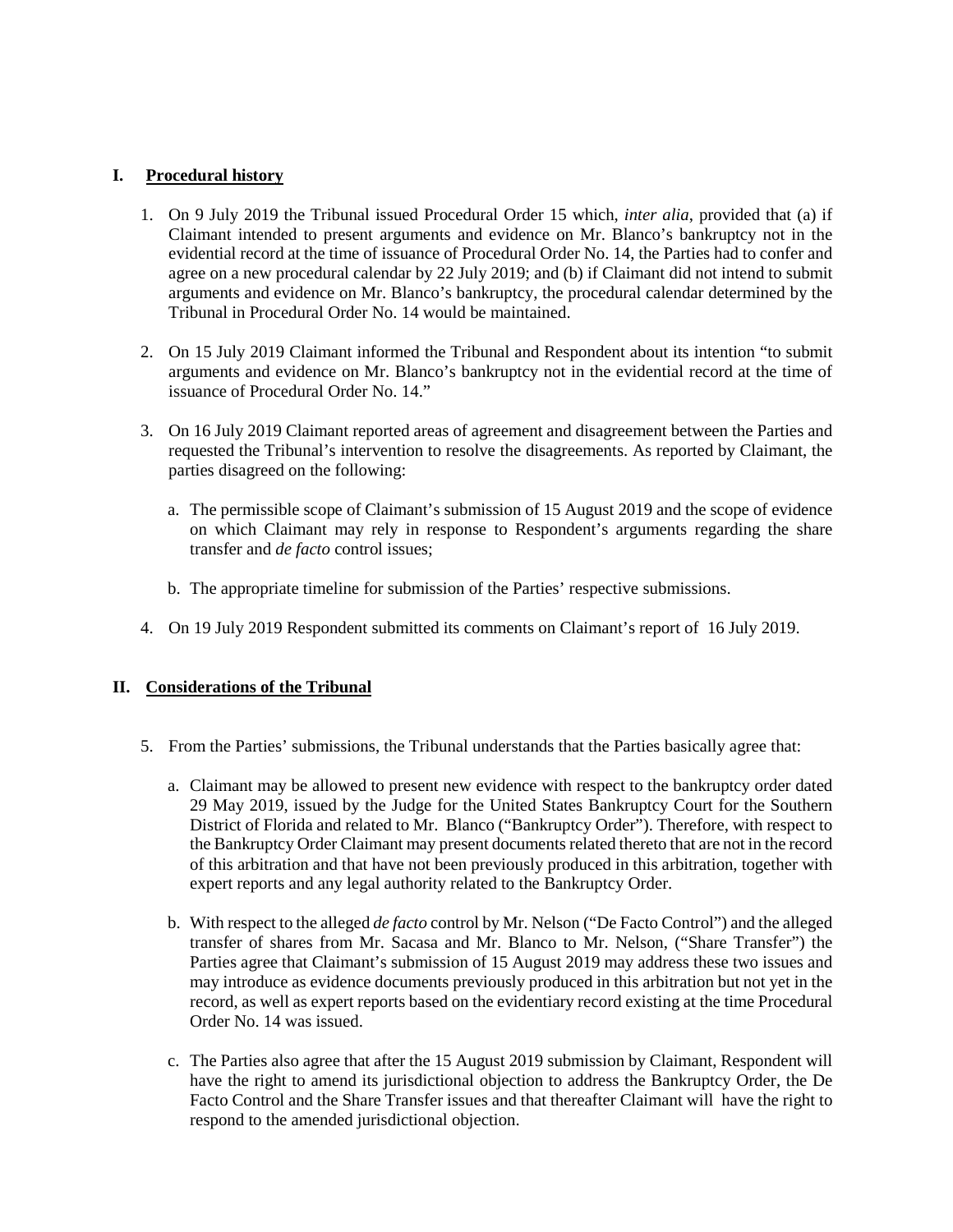- 6. The Parties differ, however, on the timing for the submission of the amended jurisdictional objection. Claimant considers that Respondent shoud be granted a term of four weeks to present the amended jurisdictional objection. Respondent considers that it needs eight weeks to submit the amended jurisdictional objection. Respondent's position is that it may require an additional expert report to respond to Claimant's submission of 15 August 2019 and the four-week deadline proposed by Claimant is not enough to carry out all necessary activities to get an expert report and prepare the corresponding submission. Respondent further notes that the Tribunal granted Claimant a nine-week deadline to reply to Respondent's objection on jurisdiction, which is an indication that eight weeks are reasonable in this case. Respondent also stressed on the fact that it is not possible to start preparing an expert report before 15 August 2019.
- 7. The Tribunal agrees with Respondent on the proposed timeline. *First*, Claimant had nine weeks to prepare its submission of 15 August 2019. Therefore, Respondent deserves at least a similar period of time to prepare its amendment on the objection on jurisdiction. *Second*, the need for new submissions and the resulting amendment to jurisdictional objections results from acts and ommissions of Mr. Blanco and not of Respondent. *Third*, Respondent could not be required to start preparing an amendment to the jurisdictional objection and to obtain expert reports on the Bankruptcy Order, the De Facto Control and the Share Transfer issues without having received the complete submission of Claimant on 15 August 2019.

# **V. Decision of the Tribunal**

- 8. Based on the above the Tribunal decides:
	- a. That Claimant may, no later than 15 August 2019:
		- i. Submit new arguments and evidence regarding the Bankruptcy Order.
		- ii. Submit, in connection with the De Facto Control and the Transfer of Shares, factual documents that were previously produced in this arbitration, though not submitted as exhibits into the record of this arbitration, and expert reports as well as legal authorities on the matter, provided that they are based on the evidentiary record existing at the time Procedural Order No. 14 was issued.
	- b. That Respondent may, no later than 19 October 2019:
		- i. Submit new arguments and evidence regarding the Bankruptcy Order in response to Claimant's submission of August 15, 2019.
		- ii. Amend its jurisdictional objections to (i) include the Banrupcty Order and submit new arguments and evidence regarding the Banruptcy Order; and (ii) address the De Facto Control and the Share Transfer and introduce in connection therewith factual documents that were previously produced in this arbitration, though not submitted into the record of this arbitration, and expert reports as well as legal authorities, provided that they are based on the evidentiary record existing at the time Procedural Order No. 14 was issued.
	- c. That Claimant may submit its response to the amended objections on jurisdiction no later than 8 December 2019.